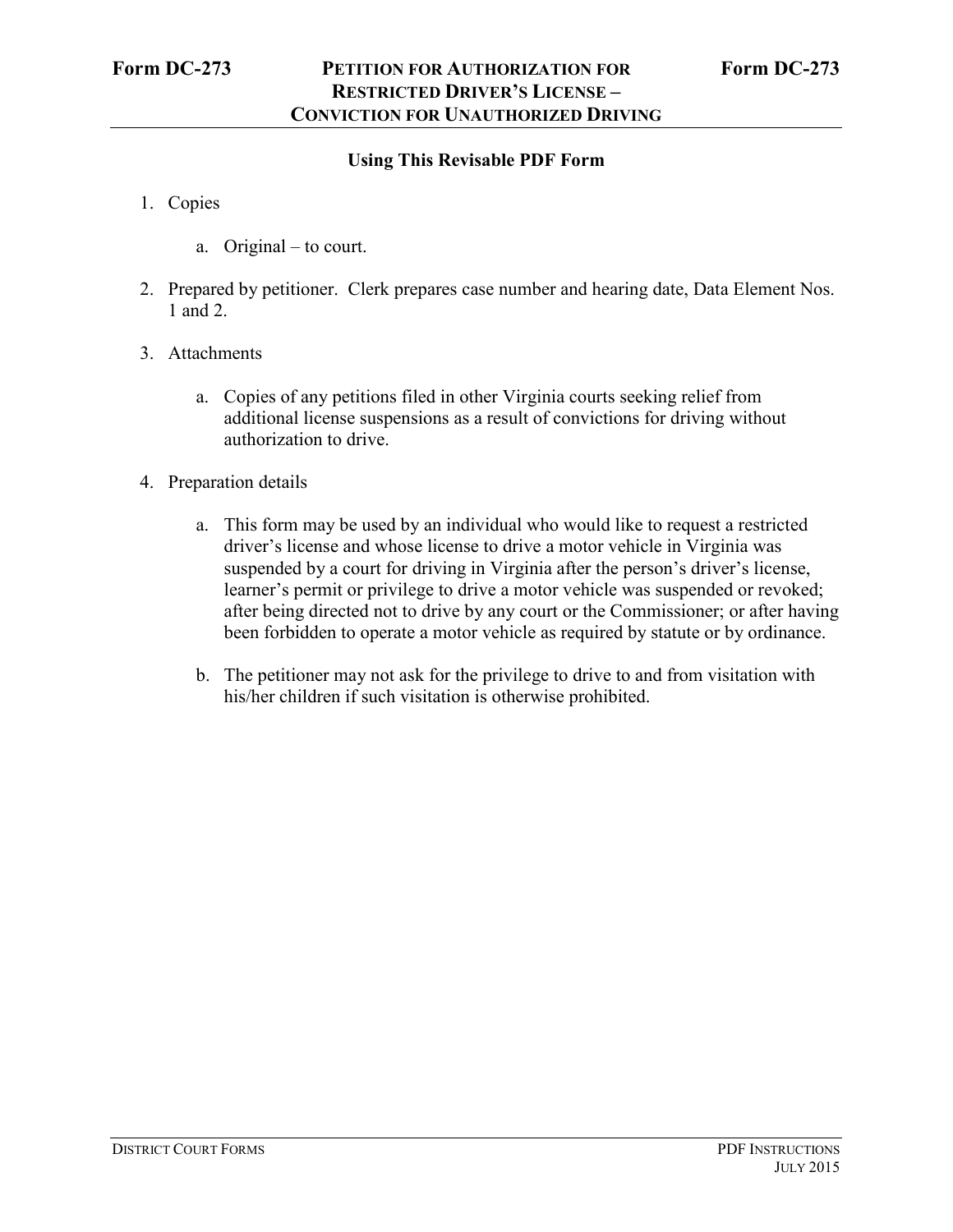|                                                                  | PETITION FOR AUTHORIZATION FOR RESTRICTED                        | Case No-                                                                                                                          |              |  |
|------------------------------------------------------------------|------------------------------------------------------------------|-----------------------------------------------------------------------------------------------------------------------------------|--------------|--|
| <b>DRIVER'S LICENSE – CONVICTION FOR</b><br>UNAUTHORIZED DRIVING | Commonwealth of Virginia VA. CODE $\S$ § 46.2-301(E), 18.2-271.1 |                                                                                                                                   |              |  |
|                                                                  |                                                                  | General District Court [ ] Circuit Court [<br>I Juvenile and Domestic Relations District Court                                    |              |  |
|                                                                  | CITY OR COUNTY                                                   |                                                                                                                                   |              |  |
|                                                                  |                                                                  |                                                                                                                                   |              |  |
|                                                                  | <b>PETITIONER</b>                                                | DRIVER'S LICENSE NUMBER                                                                                                           | <b>STATE</b> |  |
|                                                                  |                                                                  |                                                                                                                                   |              |  |
|                                                                  | <b>ADDRESS</b>                                                   | <b>DATE OF BIRTH</b>                                                                                                              |              |  |
| CITY/STATE                                                       | <b>ZIP CODE</b>                                                  |                                                                                                                                   |              |  |
| To the above-named court:                                        |                                                                  |                                                                                                                                   |              |  |
|                                                                  |                                                                  | <b>E</b> the undersigned, respectfully request this Court to authorize the                                                        |              |  |
|                                                                  | PRINT NAME                                                       |                                                                                                                                   |              |  |
|                                                                  |                                                                  | Department of Motor Vehicles to issue to me a restricted driver's license, for good cause shown, and further state the following: |              |  |

My privilege to drive a motor vehicle on the highways of the Commonwealth was suspended by this Court pursuant to  $\S 46.2\n-301(D)$ for a violation of  $\S$  46.2-301(B), specifically, driving any motor vehicle or any self-propelled machinery or equipment on any highway in Virginia after having my driver's license, learner's permit, or privilege to drive a motor vehicle suspended or revoked; after having been directed not to drive by any court or by the Commissioner; or after having been forbidden to operate a motor vehicle as required by statute or by ordinance, in connection with the following cases:

| <b>CASE NUMBER</b> | <b>OFFENSE</b> | <b>OFFENSE DATE</b> | <b>CONVICTION DATE</b>                              |
|--------------------|----------------|---------------------|-----------------------------------------------------|
| <b>CASE NUMBER</b> | <b>OFFENSE</b> | <b>OFFENSE DATE</b> | <b>CONVICTION DATE</b>                              |
| <b>CASE NUMBER</b> | <b>OFFENSE</b> | <b>OFFENSE DATE</b> | <b>CONVICTION DATE</b>                              |
| <b>CASE NUMBER</b> | <b>OFFENSE</b> | <b>OFFENSE DATE</b> | <b>CONVICTION DATE</b><br>Additional sheet attached |

- **11** I have additional license suspensions in other Virginia courts pursuant to § 46.2-301(D) for a violation of § 46.2-301(B), specifically, driving any motor vehicle or any self-propelled machinery or equipment on any highway in Virginia after having my driver's license, learner's permit, or privilege to drive a motor vehicle suspended or revoked; after having been directed not to drive by any court or by the Commissioner; or after having been forbidden to operate a motor vehicle as required by statute or by ordinance.
	- **12** ] Copies of the petitions seeking relief for those suspensions are attached.

Upon knowledge and belief, I am otherwise eligible for a restricted license, and the period of time for which my license was suspended by the court pursuant to § 46.2-301(D), if measured from the date of conviction, has expired even though the suspension itself has not expired.

I request the Court to authorize the Department of Motor Vehicles to issue to me a restricted driver's license for the following purpose(s):

- **13**(a) [ ] travel to or from my place of employment as described below.
- **14**(b) [ ] travel to and from an alcohol rehabilitation or safety action program.

**15**<sup>(c)</sup> [ ] travel during my hours of employment, because the operation of a motor vehicle is necessary to my employment described halow below.

## ............................................................................................................................................................................................................................................................ EMPLOYER NAME AND WORK LOCATION HARRISTING TO AND FROM WORK TO AND FROM WORK THE RELATION OF RELATIONS OF EMPLOYMENT TO AND FROM WORK THE RELATIONS OF EMPLOYMENT **19**(d) [ ] travel to and from school. (I understand that I must provide proper written verification to the court that I am enrolled in a continuing program of education.) **16 17 18**

............................................................................................................................................................................................................................................................ SCHOOL NAME AND LOCATION

............................................................................................................................................................................................................................................................ REQUESTED DATES AND TIMES FOR TRAVEL TO AND FROM SCHOOL

**20**(e) [ ] medically necessary travel for  $[$  ] me  $[$  ] elderly parent  $[$  ] person residing in my household. (I understand that I must provide written verification from a licensed health professional of the need for such travel for an elderly parent or household member.)

............................................................................................................................................................................................................................................................ **20**

NAME AND LOCATION OF PROVIDER OF MEDICAL SERVICES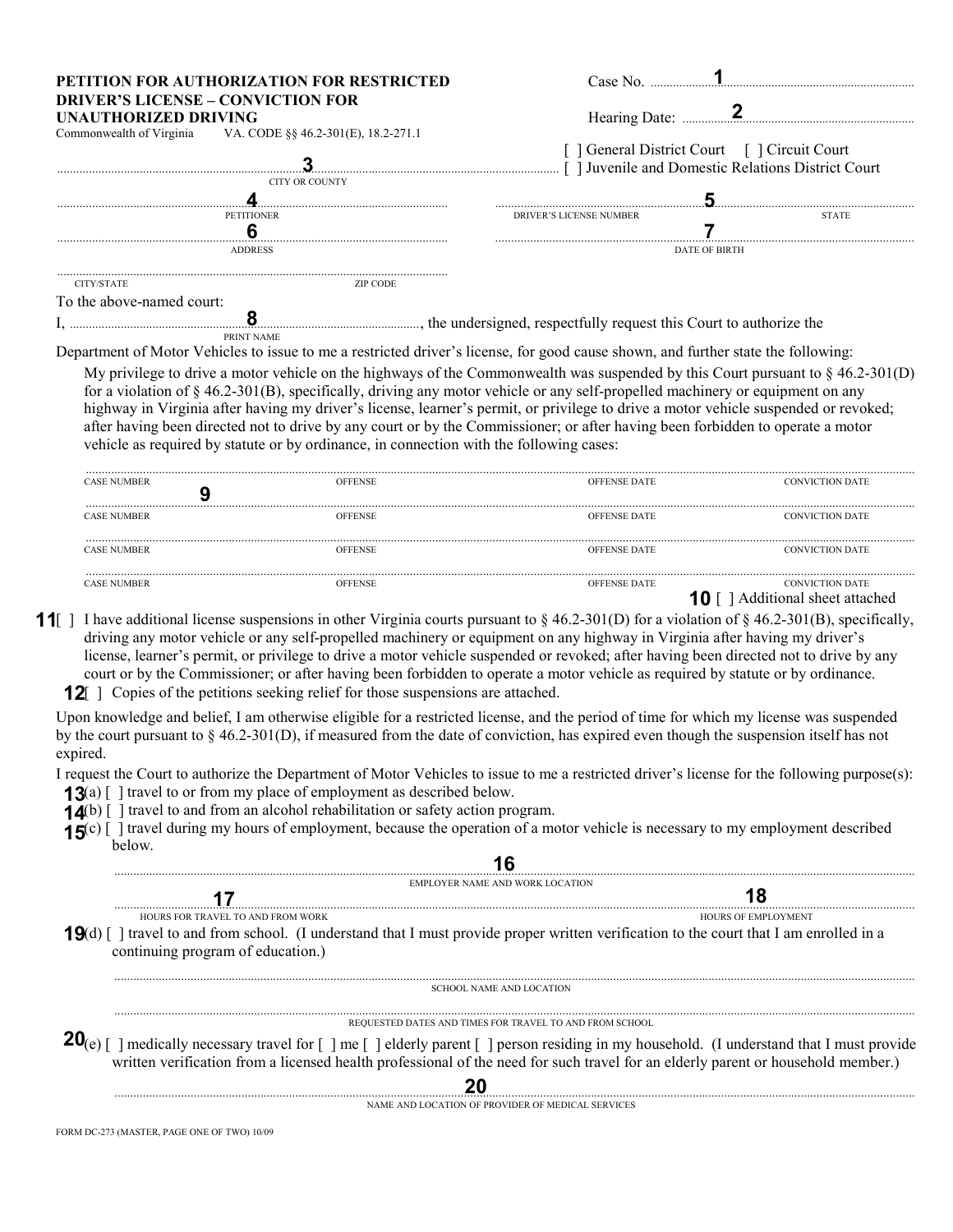## **Data Elements,** *page one*

- 1. Court case number.
- 2. Hearing date and time.
- 3. Court name. Check applicable type of court.
- 4. Name of individual requesting a restricted license.
- 5. Petitioner's driver's license number and issuing state.
- 6. Petitioner's address.
- 7. Petitioner's date of birth.
- 8. Petitioner's name.
- 9. List the case number, offense, offense date and conviction date for each conviction for driving without authorization to drive in the court indicated in Data Element No. 3 for which the privilege to drive in Virginia was suspended.
- 10. Check this box if additional such convictions are listed on an attached sheet.
- 11. Check this box if petitioner has additional license suspensions in other Virginia courts as a result of convictions for driving without authorization to drive.
- 12. Check this box if petitions have been filed in other Virginia courts seeking relief from those suspensions, and attach copies of the petitions.
- 13. Check if restricted license sought to travel to and from petitioner's employment.
- 14. Check if restricted license sought for travel to and from Alcohol Rehabilitation Program.
- 15. Check if restricted license sought to drive during petitioner's hours of employment.
- 16. Name of petitioner's employer and work location.
- 17. Hours of travel to and from work location.
- 18. Petitioner's hours of employment if travel during work hours is requested.
- 19. Check if travel to and from school is requested. Fill in name of school, location of school, and dates and times of travel if applicable.
- 20. Check if requesting medically necessary travel for petitioner, petitioner's elderly parent or person residing in the household of petitioner. One or more of the boxes must be checked to indicate if the medically necessary travel is for the petitioner of his or her elderly parent or household member. Fill in name and location of provider of medical services if applicable.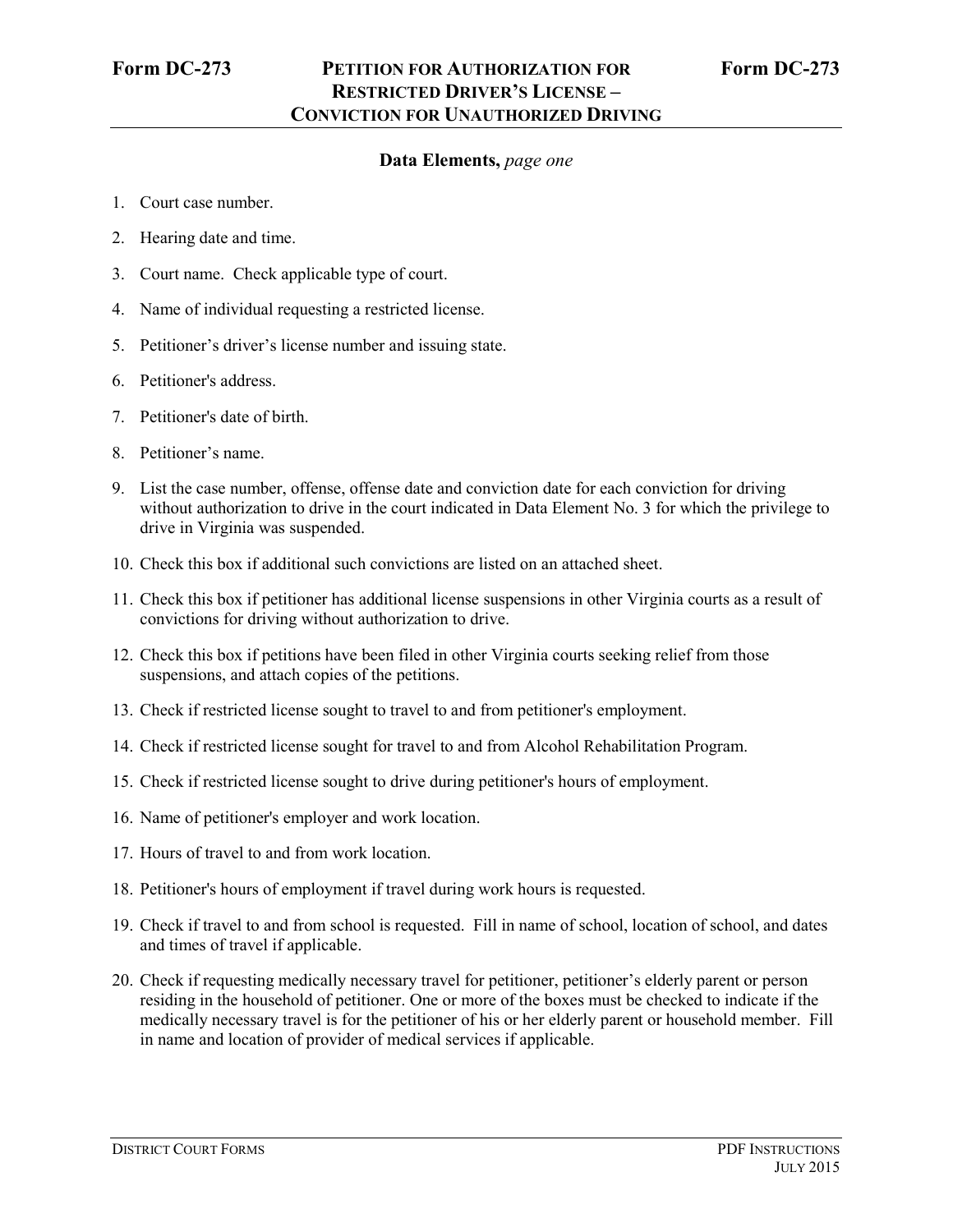| $(1)$ [ ] to and from school $(2)$ [ ] to and from day care                                                         |
|---------------------------------------------------------------------------------------------------------------------|
| $(3)$   to and from facilities housing medical service provider.                                                    |
| NAME AND LOCATION OF SCHOOL/DAY CARE/MEDICAL SERVICE PROVIDER                                                       |
|                                                                                                                     |
| <b>2</b> (h) $\lceil \cdot \rceil$ travel to and from court ordered visitation with my child or children.           |
| NAME AND LOCATION OF CHILD OR CHILDREN                                                                              |
| $3(i-1)$ [ ] travel to and from appointments with my probation officer.                                             |
|                                                                                                                     |
| NAME AND LOCATION OF PROBATION ENTITY                                                                               |
| $\blacktriangleleft$ (i-2) $\lceil$ 1 travel to and from programs required by court or as a condition of probation. |
|                                                                                                                     |
| PROGRAM NAME AND LOCATION                                                                                           |
| <b>5</b> (i) [ ] travel to and from place of religious worship.                                                     |
|                                                                                                                     |
| NAME AND LOCATION OF PLACE OF RELIGIOUS WORSHIP                                                                     |
|                                                                                                                     |
| REQUESTED DAY (ONE DAY PER WEEK) AND TIME FOR TRAVEL TO AND FROM PLACE OF RELIGIOUS WORSHIP                         |

as requirement of participation in an administrative or court-ordered intensive case monitoring program for child support for which I will have with me written proof of the appointment, including written proof of date and time of the appointment.

**7** (m) [ ] travel to and from jail to serve a jail sentence that is to be served on weekends or on nonconsecutive days.

I understand that the court may decide not to authorize the Department of Motor Vehicles to issue to me a restricted driver's license.

If this court does authorize the Department of Motor Vehicles to issue to me a restricted driver's license, I understand that I may not drive unless all courts that suspended my driver's license for a violation of § 46.2-301(B), specifically, driving any motor vehicle or any selfpropelled machinery or equipment on any highway in Virginia after having my driver's license, learner's permit, or privilege to drive a motor vehicle suspended or revoked; after having been directed not to drive by any court or by the Commissioner; or after having been forbidden to operate a motor vehicle as required by statute or by ordinance, have authorized a restricted driver's license and until receipt of such a restricted license from the Department of Motor Vehicles.

I understand that a restricted driver's license will not permit me to operate a commercial motor vehicle.

I understand that a restricted driver's license will not authorize visitation of my child or children if visitation is otherwise prohibited.

...................................................................... \_\_\_\_\_\_\_\_\_\_\_\_\_\_\_\_\_\_\_\_\_\_\_\_\_\_\_\_\_\_\_\_\_\_\_\_\_\_\_\_\_\_\_\_\_\_\_\_\_\_\_\_\_\_\_\_\_\_\_\_\_\_\_\_\_\_\_\_\_\_ **DATE** 

PETITIONER'S SIGNATURE **9**

FORM DC-273 (MASTER, PAGE TWO OF TWO) 07/15